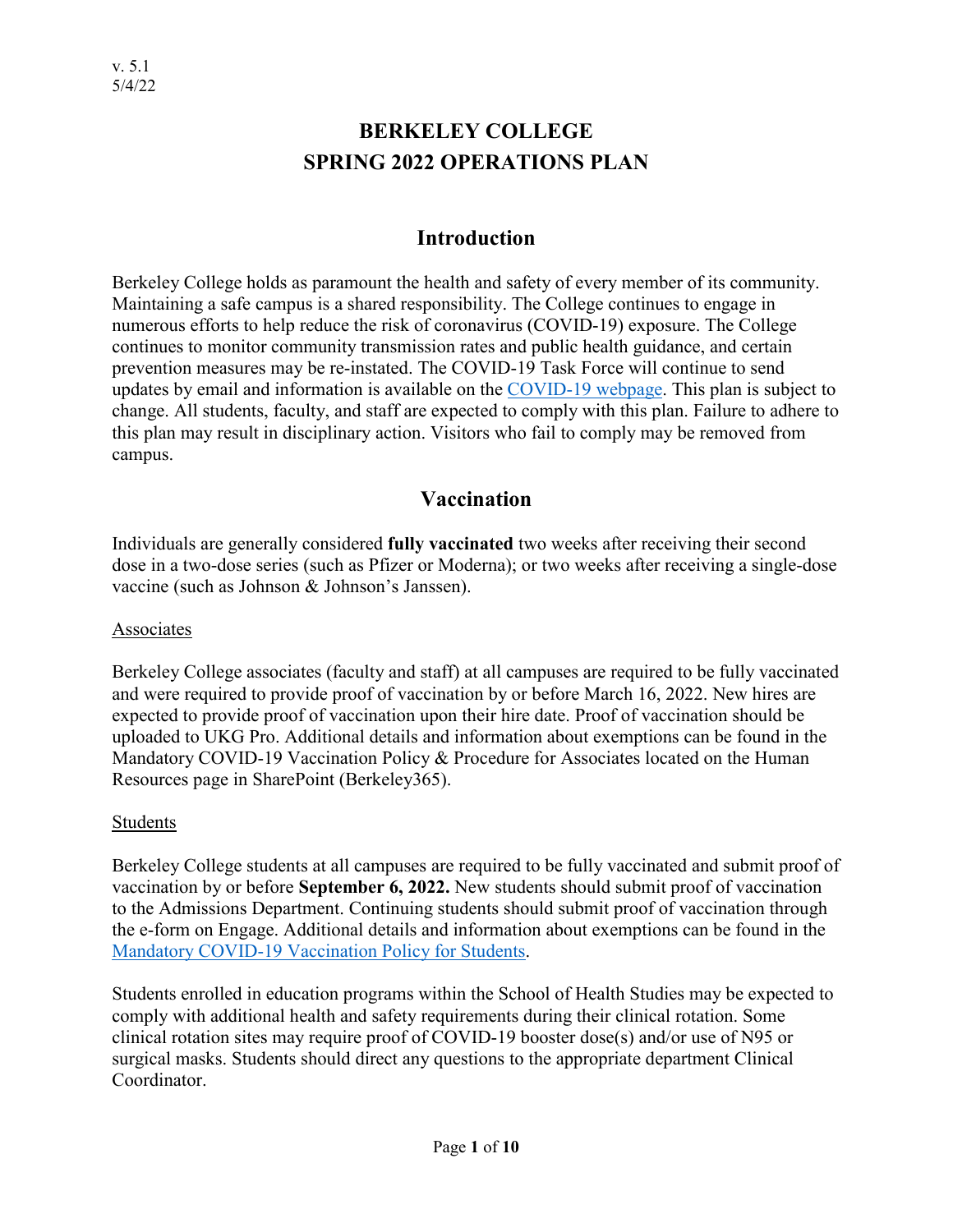Visitors

Visitors are required to be fully vaccinated against COVID-19 and provide proof of vaccination before entering any Berkeley College campus. Visitors include, but are not limited to, vendors or independent contractors hired by the College; and other individuals invited to campus for an extended period of time. This requirement does not apply to visitors who need to access the campus for a brief period of time (e.g. mail or package deliveries) or visitors attending outdoor events. Visitors are subject to all additional requirements in effect, including, but not limited to, completing the health questionnaire upon arrival.

# **General Safeguarding**

### INDOOR MASK REQUIREMENT

#### **Masks or cloth face coverings are required inside all classrooms and on all College shuttles. Masks are** *recommended***, but not required in all other indoor areas of campus buildings.**

- Masks must be [worn properly](https://www.cdc.gov/coronavirus/2019-ncov/prevent-getting-sick/how-to-wear-cloth-face-coverings.html) and cover the nose, mouth, and chin.
- Masks with an exhalation valve or vent are prohibited.
- Individuals should ensure their masks are [adequately cleaned](https://www.cdc.gov/coronavirus/2019-ncov/prevent-getting-sick/how-to-wash-cloth-face-coverings.html) and stored before re-use.
- Masks may not be shared.
- Disposable masks are available at each campus.
- Masks are *recommended*, but not required in Study Abroad classes.

### Exemption from Mask Requirement

Any individual who is unable to wear a mask or cloth face covering due to disability (such as a qualifying medical condition) should request an accommodation. Those who are approved for an exemption from the mask requirement and receive an accommodation will receive instructions and the College may provide alternative protective equipment such as face shields.

- Faculty and staff should contact Eileen Rizzo at [ENR@BerkeleyCollege.edu](mailto:ENR@BerkeleyCollege.edu)
- Students should submit a request to Katherine Wu at [KNW@BerkeleyCollege.edu](mailto:KNW@BerkeleyCollege.edu)

### COVID-19 HEALTH QUESTIONNAIRE

All students, faculty, staff, and visitors are required to complete the [COVID-19 Health](http://berkeleycollege.edu/checkin)  [Questionnaire](http://berkeleycollege.edu/checkin) online form before entering any campus building or boarding a College shuttle. The questionnaire must be completed each day that the individual will be on-site at any campus. All individuals must show their results to College personnel upon arrival. The questionnaire will display a date and time-stamped "cleared" or "not-cleared" screen based on the responses to the questions. Questionnaires completed the day prior (or older) will not be accepted. Unless otherwise cleared by SDCL (students), Human Resources (faculty and staff), or Public Safety (visitors), any individual who is not cleared may not enter the campus.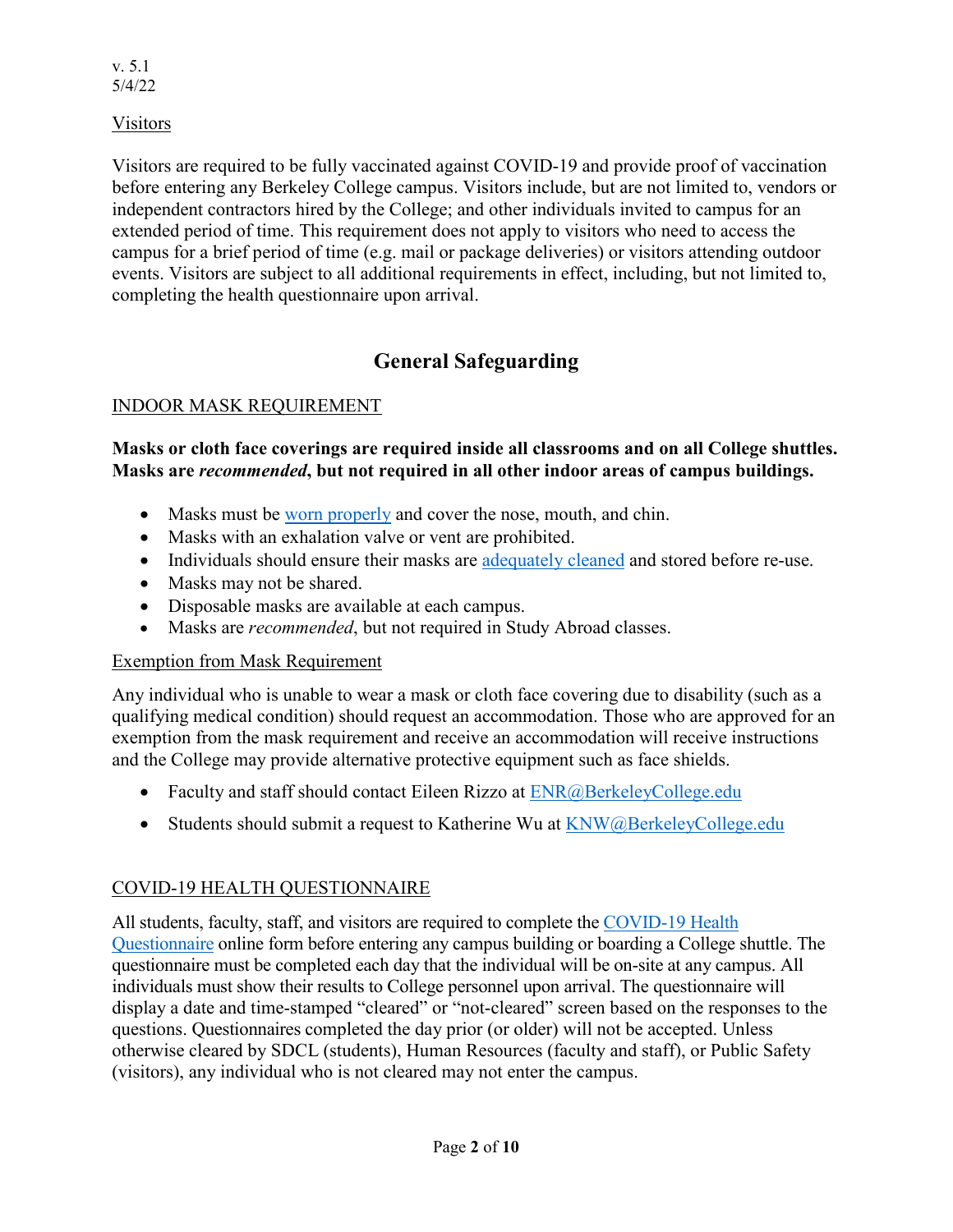#### GENERAL PRECAUTIONS

- Tables, desks, chairs, and other furniture may be removed or rearranged in classrooms, laboratories, and other common areas as necessary to reduce density and increase spacing between individuals.
- Plexiglass barriers may be utilized in common areas and by Student Services departments. Associates in student-facing departments may request Plexiglass barriers from the Campus Operating Officer.
- Elevator capacity remains limited to 50%.
- Frequent hand washing is strongly encouraged (with soap and water for at least twenty seconds). Alcohol-based hand sanitizer dispensers are available at all campuses.
- Faculty members may request a face shield by contacting the administrative assistant of each School. Individuals using face shields are responsible for proper cleaning and storage.
- The College will provide additional PPE (such as gloves and/or face shields) to School of Health Studies ("SHS") students, faculty and staff in connection with clinical and/or laboratory instruction. Students are required to wear the additional PPE when instructed to do so. PPE may not be shared.

#### CLEANING AND AIR CIRCULATION

The College will continue to reinforce thorough cleaning practices. High-touch surfaces and bathrooms will be cleaned multiple times each day the campus is open. Ultraviolet lighting fixtures have been installed in many bathrooms at each campus. Touchless bathroom sink faucets are installed in campus bathrooms. All classrooms and common areas will be cleaned each night the campus is open. Disposable cleaning wipes are available in all classrooms. Individuals should continue to use the wipes on their desks and workspaces before and after use.

HVAC filters are replaced approximately every three months. To the extent feasible, outside units will be adjusted to increase the outside air intake. Where feasible, needlepoint bipolar ionization devices have been installed in campus ventilation systems (with the exception of the 43rd Street building in New York City). Additionally, HEPA-filter air purifiers are located in all classrooms.

#### TRAINING

All new students and new associates are required to complete a COVID-19 safety training.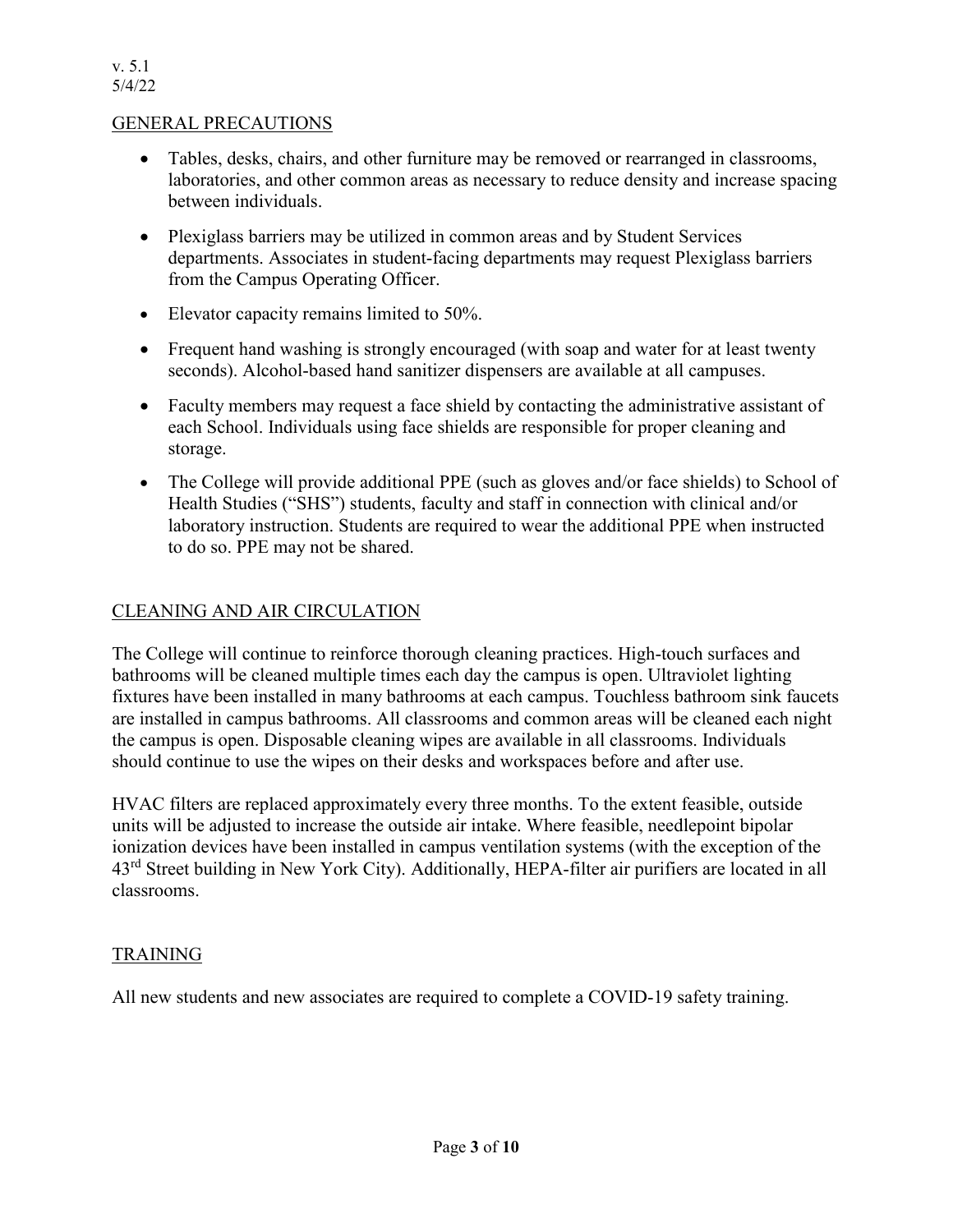## **Returning to Campus**

Each scenario outlines the requirements that students and associates must meet before returning to campus. All individuals are required to self-report test results, symptoms, or exposure through the COVID-19 Health Questionnaire or by emailing [COVID19@BerkeleyCollege.edu.](mailto:COVID19@BerkeleyCollege.edu)

All international travel must be reported by submitting the [Travel Registry Form.](https://bit.ly/2UAKHEp)

Submit copies of any required medical clearance documentation, antigen rapid or PCR test results from a medical facility, and/or proof of vaccination status to:

- **Students:** Sherrille Shabazz, EdD, at [srh@berkeleycollege.edu](mailto:srh@berkeleycollege.edu) and/or Heather Eaton-Dwyer at [hed@berkeleycollege.edu](mailto:hed@berkeleycollege.edu)
- **Associates (faculty & staff):** Eileen Rizzo, [enr@berkeleycollege.edu](mailto:enr@berkeleycollege.edu)

#### **International Travel**

Regardless of vaccination status.

- Stay home and get tested (PCR) 3-5 days after travel.\*
- Self-monitor for COVID-19 symptoms.
- Follow [state, tribal, local, and/or territorial](https://www.cdc.gov/publichealthgateway/healthdirectories/index.html) recommendations or requirements (if any).

\*If you are not fully vaccinated, you must self-quarantine for a full 5 days after travel.

#### **If You Test Positive for COVID-19 (Isolate)**

Regardless of vaccination status.

- Stay home for 5 days.
- If you have no symptoms or your symptoms are resolving after 5 days, and 24 hours have passed with no fever without the use of fever-reducing medications, you can return to campus.
- Take precautions until day 10. Continue to wear a face mask/covering around others for 5 additional days (10 total) and always while indoors on campus.

Day 0 is your first day of symptoms or a positive viral test.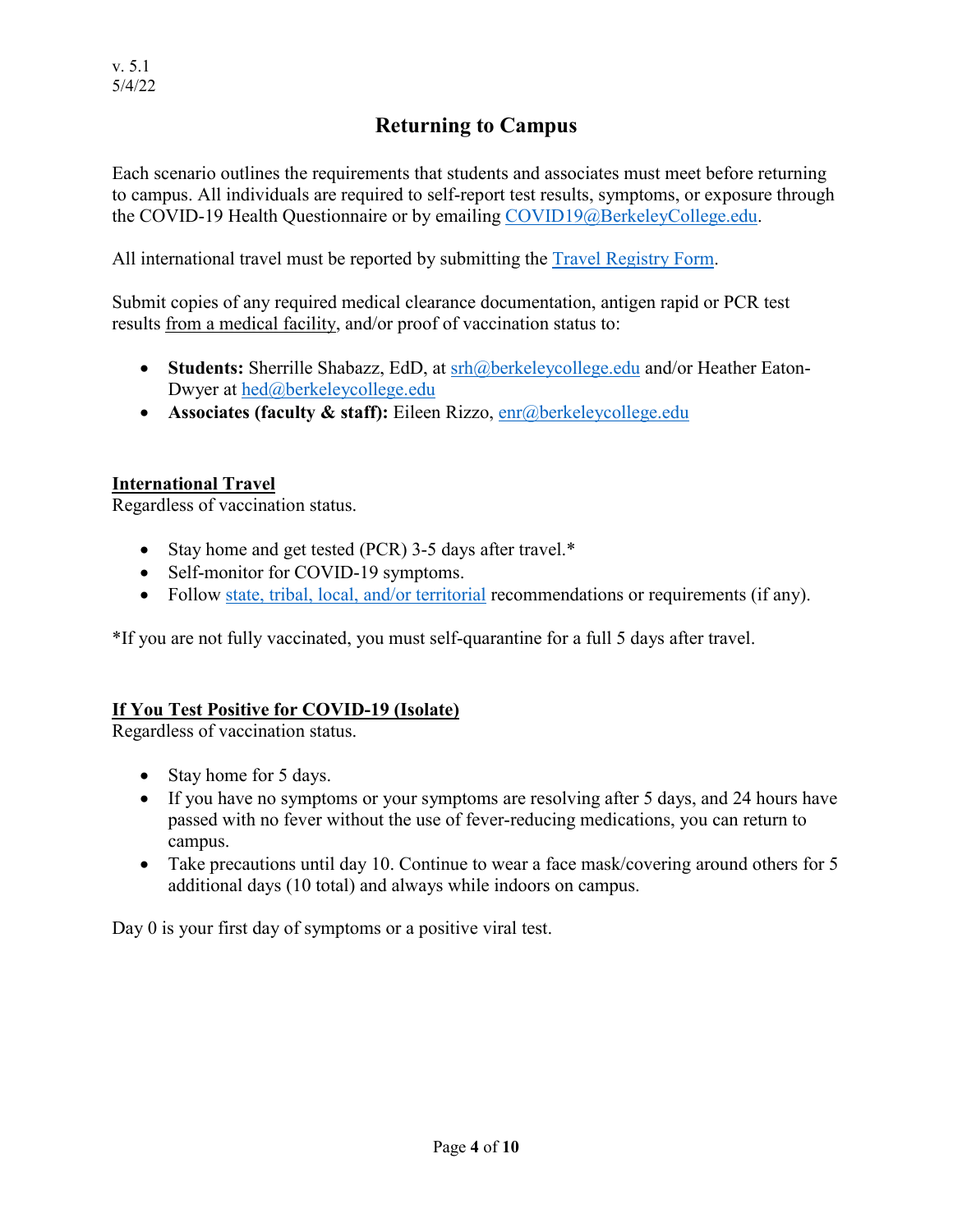### **If You Were Exposed to Someone with COVID-19 (Quarantine)**

Proof of vaccination status, test result(s), and/or medical clearance documentation may be required. Date of exposure is considered day 0.

| <b>Protocols</b>                                                            |
|-----------------------------------------------------------------------------|
| Wear a face mask/covering around others for                                 |
| 10 days and always while indoors on campus.                                 |
|                                                                             |
| Get tested on day 5.                                                        |
| Watch for symptoms and take precautions                                     |
| until day 10.                                                               |
|                                                                             |
| If you develop symptoms, stay home and get<br>tested.                       |
| Stay home for 5 days. After that continue to                                |
| wear a face mask/covering around others for 5                               |
| additional days and always while indoors on                                 |
| campus.                                                                     |
|                                                                             |
| If you can't quarantine, you must wear a face<br>mask/covering for 10 days. |
|                                                                             |
| Get tested on day 5.                                                        |
|                                                                             |
| Watch for symptoms and take precautions                                     |
| until day 10.                                                               |
|                                                                             |
| If you develop symptoms, stay home and get<br>tested.                       |
| Wear a face mask/covering around others for                                 |
| 10 days and always while indoors on campus.                                 |
|                                                                             |
| Watch for symptoms and take precautions                                     |
| until day 10.                                                               |
| If you develop symptoms, stay home and get<br>tested.                       |
|                                                                             |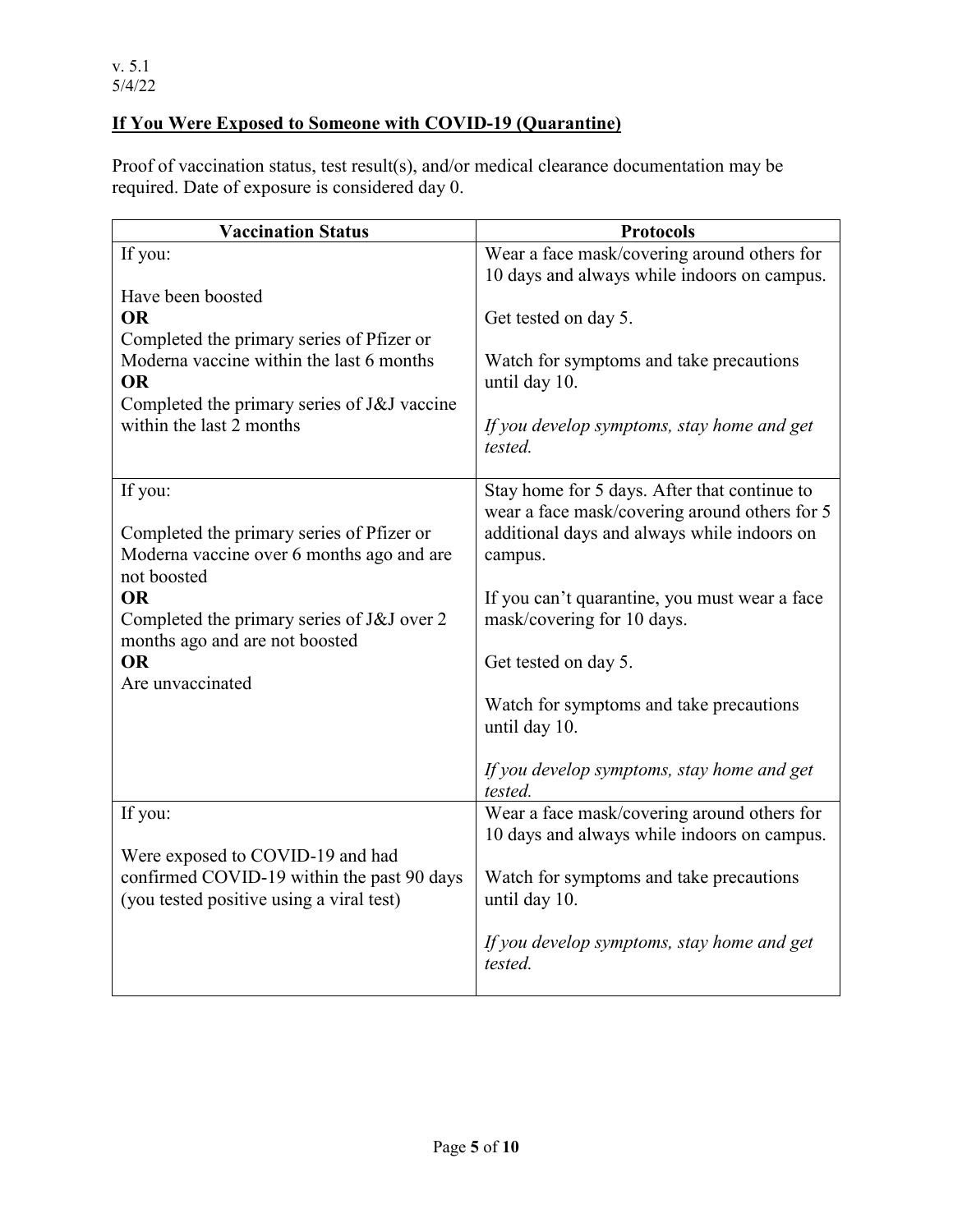#### **Academics**

The Spring 2022 semester begins on Monday, April 25, 2022. On-site, hybrid, and online courses are available. Students should contact their academic advisor for additional details about their schedule and available course options.

### **Student Support & Student Life**

- Computer labs are open at all campuses.
- The Bookstore is open. Hours are posted and subject to change.
- All student services including, but not limited to, the Libraries, Center for Academic Success, Financial Aid, Student Accounts, and Career Services are available. Hours may vary at each campus. Students are encouraged to set up appointments in advance. Appointments may be held on-site, via phone, email, or video conference. Walk-in appointments may be available.
- Students are encouraged to use disposable cleaning wipes after using any computers, desks, or other equipment while on campus.
- College shuttles are operating on normal schedules. Students must complete the COVID-19 Health Questionnaire online and present the "cleared" screen to the driver before boarding. Any student who does not clear will not be permitted to board.
- Admissions interview appointments and campus tours may be conducted virtually or onsite. Prospective students are encouraged to make an appointment for on-site interviews or tours.
- Shared work areas may be utilized at reduced capacity and at the discretion of the Campus Operating Officer.

## **Athletics**

Student athletes, coaches, and athletic staff are expected to adhere to these guidelines. It is important for all student athletes, coaches, and staff to be considerate of others and do their part to minimize the risk of potential spread of COVID-19 (or any other contagious illness).

#### **Training & Practice Guidelines**

• Student athletes must complete the COVID-19 Health Questionnaire on the day of training or practice and show the time-stamped "cleared" screen to their coach. Students must be cleared in order to participate in the training or practice.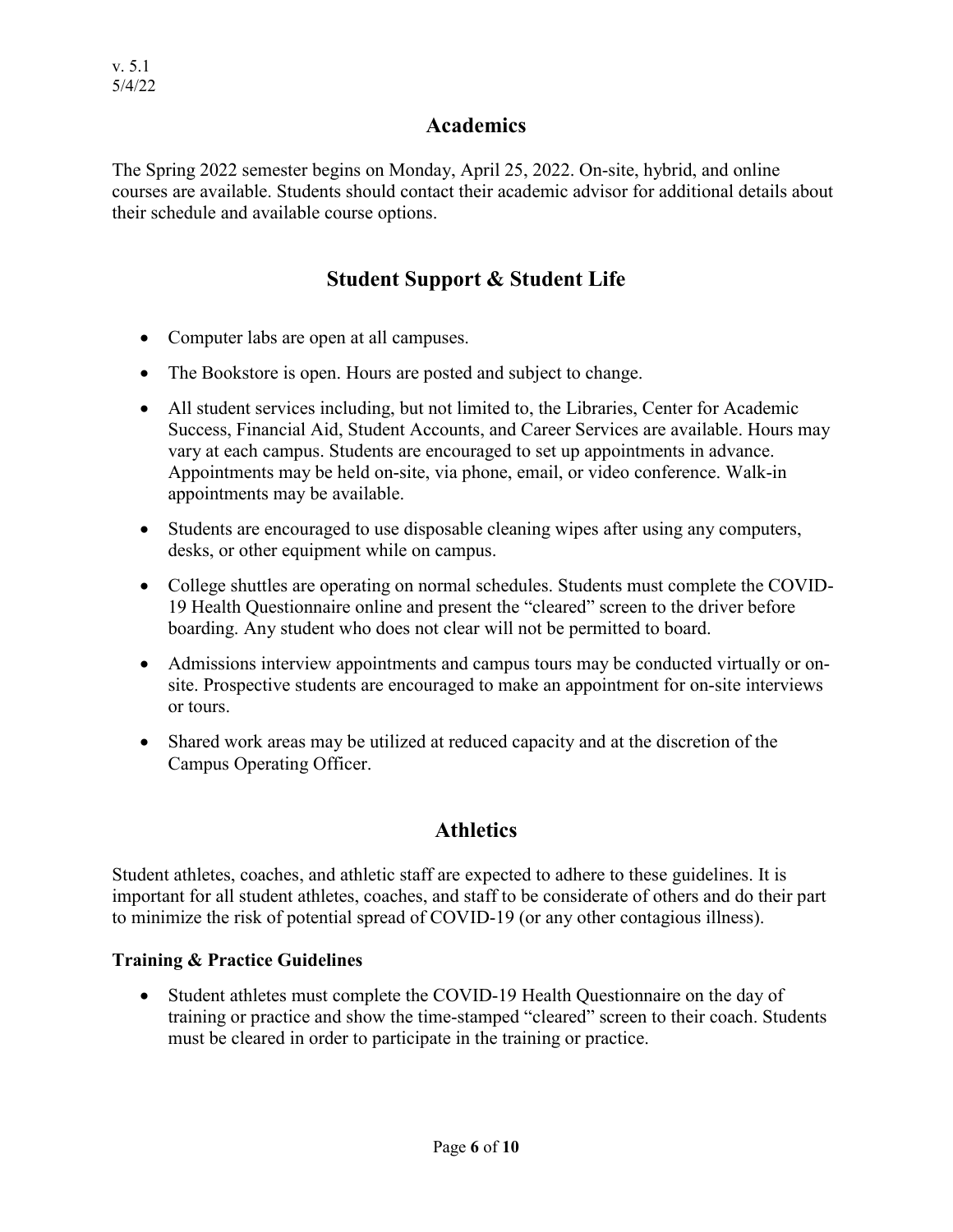• Student athletes, coaches, and athletic staff are expected to comply with the facility's health and safety requirements which may include, but is not limited to, COVID-19 testing, use of masks or face coverings; social distancing; and capacity limits.

#### **Competitions**

- Unvaccinated or partially vaccinated student athletes must take a COVID-19 PCR test 72 hours (or less) at the start of each semester and prior to each competition. The result must be negative in order to participate. Copies of the results must be submitted to the College on or before the date of competition. Fully vaccinated student athletes who provide proof of vaccination to the College are exempt from this requirement.
- With respect to team travel, any student athletes, coaches, and/or athletic staff who test positive for COVID-19 prior to departure are not eligible to participate.
- Student athletes must complete the COVID-19 Health Questionnaire on the day of the competition and show the time-stamped "cleared" screen to their coach. Students must be cleared in order to participate in the competition.
- Student athletes, coaches, and athletic staff are expected to comply with the facility's health and safety requirements which may include, but is not limited to, use of masks or face coverings; social distancing; and capacity limits.

#### **General Safeguarding**

- Athletic staff and students should clean shared and/or frequently touched athletic equipment after each training, practice, or competition.
- Coaches/athletic staff will use non-contact forehead thermometers to take each student athlete's temperature before the start of any training, practice, or competition. Any student athlete whose temperature is 100.4 degrees or above will not be permitted to participate and will be sent home.
- Athletic staff will maintain an adequate supply of hand sanitizer, disinfectant wipes, disposable masks, and disposable gloves.
- All student athletes must attend a mandatory orientation for student-athletes.
- Student athletes and athletic staff should bring their own water bottles, towels, and scrimmage vests to trainings, practices, and competitions.

### **Protocols for Symptomatic Individuals**

• If a student athlete or member of the athletic staff develops symptoms of COVID-19 during any practice, training or competition, s/he should immediately put on a mask or cloth face covering, depart the facility/field, and contact his/her health care provider. The College may communicate with the individual's emergency contact or a local car service to arrange transportation. In severe or emergency situations, the College will arrange for an ambulance or other medical transport.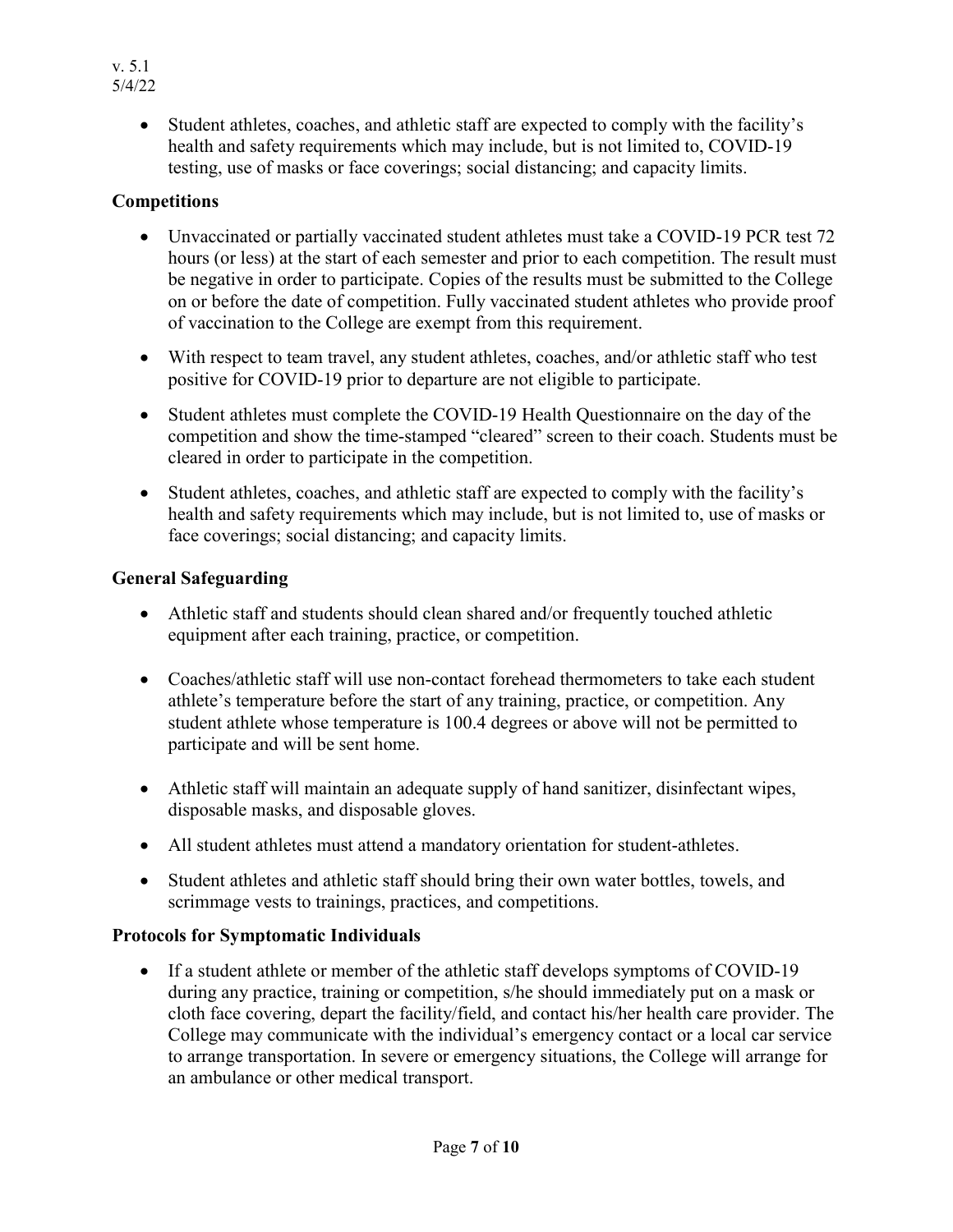- SDCL will follow-up with student athletes to gather more information. Human Resources will follow-up with athletic staff to gather more information.
- Symptomatic individuals should promptly email [COVID19@BerkeleyCollege.edu](mailto:COVID19@BerkeleyCollege.edu) and include their full name, ID number (students), telephone number, and campus.
- The College will commence contact tracing as appropriate and prompt cleaning of the rooms, areas, and any equipment impacted.
- Symptomatic individuals must meet the Return to Campus criteria before resuming participation in any training, practice, or competition and provide any required documentation.

#### **Guidelines for Rented Facilities**

- Coaches and athletic staff will request copies of each rented athletic facility's safety plans and COVID-19 prevention protocols. Coaches and staff will assess each facility's plans.
- Coaches and athletic staff should bring adequate hand sanitizer, disinfecting wipes, gloves and other necessary items if the facility does not supply such items.

# **Campus Events**

#### ON-SITE GUIDELINES

- Associates who intend to hold any campus event for students, staff, faculty, or members of the public must notify the Campus Operating Officer at least three weeks in advance.
- Associates should submit all applicable request forms, such as room reservations and maintenance logs.
- All event attendees must complete the COVID-19 Health Questionnaire upon arrival.
- Tables, chairs, and any other frequently touched surfaces must be cleaned before and after the event.
- If the event includes food or beverages, the associate(s) responsible for hiring any outside food vendor (including food trucks) must confirm that the vendor abides by general food safety principles, including, but not limited to, hygiene and cleaning, the use of gloves, masks, and other protective equipment, and safe practices with respect to food preparation and handling. All food vendors or individuals handling food or beverages must use gloves and wear masks at all times when handling and/or distributing food.

#### OFF-SITE GUIDELINES

Any associates hosting a College-sponsored event at an off-site location should ensure the following:

• All attendees are expected to comply with the venue's health and safety requirements which may include, but are not limited to, proof of vaccination and wearing masks.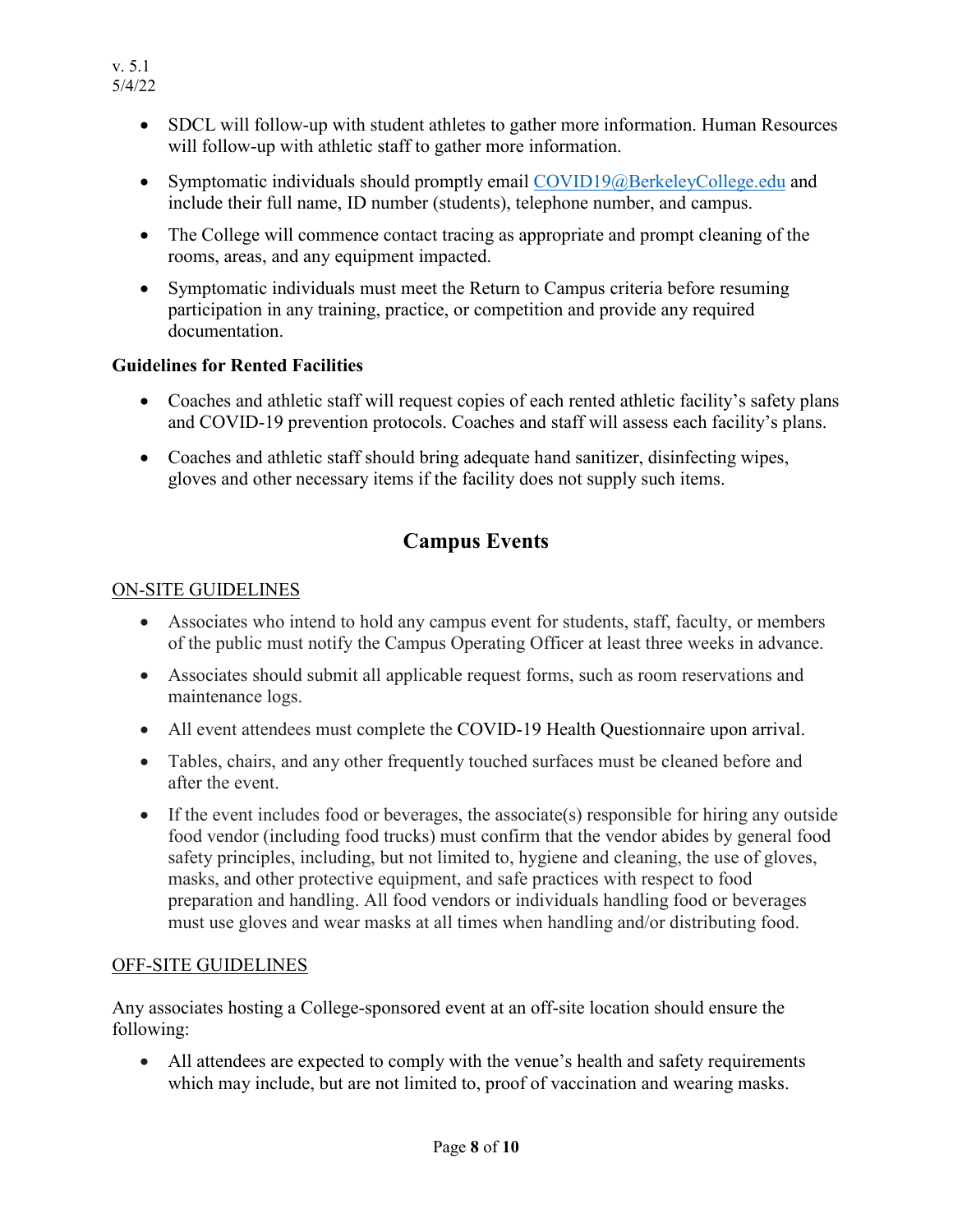- Tables, chairs, and any other frequently touched surfaces must be cleaned before and after the event.
- If the event includes food or beverages, the associate(s) responsible for arranging the event must confirm that the vendor abides by general food safety principles, including, but not limited to, hygiene and cleaning, the use of gloves, masks, and other protective equipment, and safe practices with respect to food preparation and handling. All food vendors or individuals handling food or beverages must use gloves and wear masks at all times when handling and/or distributing food.
- Venue has adequate facilities for hand washing and/or supplies hand sanitizer.

## **Additional Protocols**

### PROTOCOLS FOR SYMPTOMATIC INDIVIDUALS

Any associate who begins to experience COVID-19 symptoms while on campus should notify their supervisor and Human Resources  $(\text{enr}(\alpha)$  berkeleycollege.edu). Any student who begins to experience COVID-19 symptoms while on campus should send an email to [COVID19@BerkeleyCollege.edu](mailto:COVID19@BerkeleyCollege.edu) including the student's name, student ID number, telephone number, and campus.

The College will designate at least one room on each campus for purposes of minimizing a symptomatic individual's interactions with others. Individuals who develop symptoms while on campus and do not have their own car to commute home may be required to wait in a designated room or area until transportation can be arranged. Symptomatic individuals must wear a mask or cloth face covering at all times. Symptomatic individuals may be seated outside (weather permitting and if the campus has outdoor seating). Symptomatic individuals should avoid using public transportation. The College may communicate with the associate's or student's emergency contact or a local car service to arrange transportation. In severe or emergency situations, the College will arrange for an ambulance or other medical transport. The College will commence contact tracing as appropriate and prompt cleaning of the rooms and areas impacted.

### CONTACT TRACING

Local health departments are responsible for coordinating and directing contact tracing. The College will assist and provide information to the local health department as requested and to the extent available. College may conduct its own contact tracing efforts in addition to the local health department. When the College receives a report of a positive COVID-19 case, the College will begin to gather additional information and identify close contacts if the individual has been on campus. The College will promptly arrange for the cleaning of affected areas. Any individual(s) identified as a close contact of someone with COVID-19 at a Berkeley College campus will be notified by the local health department and/or trained College staff in connection with contact tracing efforts. [Close contact](https://www.cdc.gov/coronavirus/2019-ncov/your-health/quarantine-isolation.html#closecontact) is defined as being within 6 feet of someone for a cumulative total of 15 minutes or more over a 24-hour period. College associates and students are expected to cooperate and provide complete and truthful information.